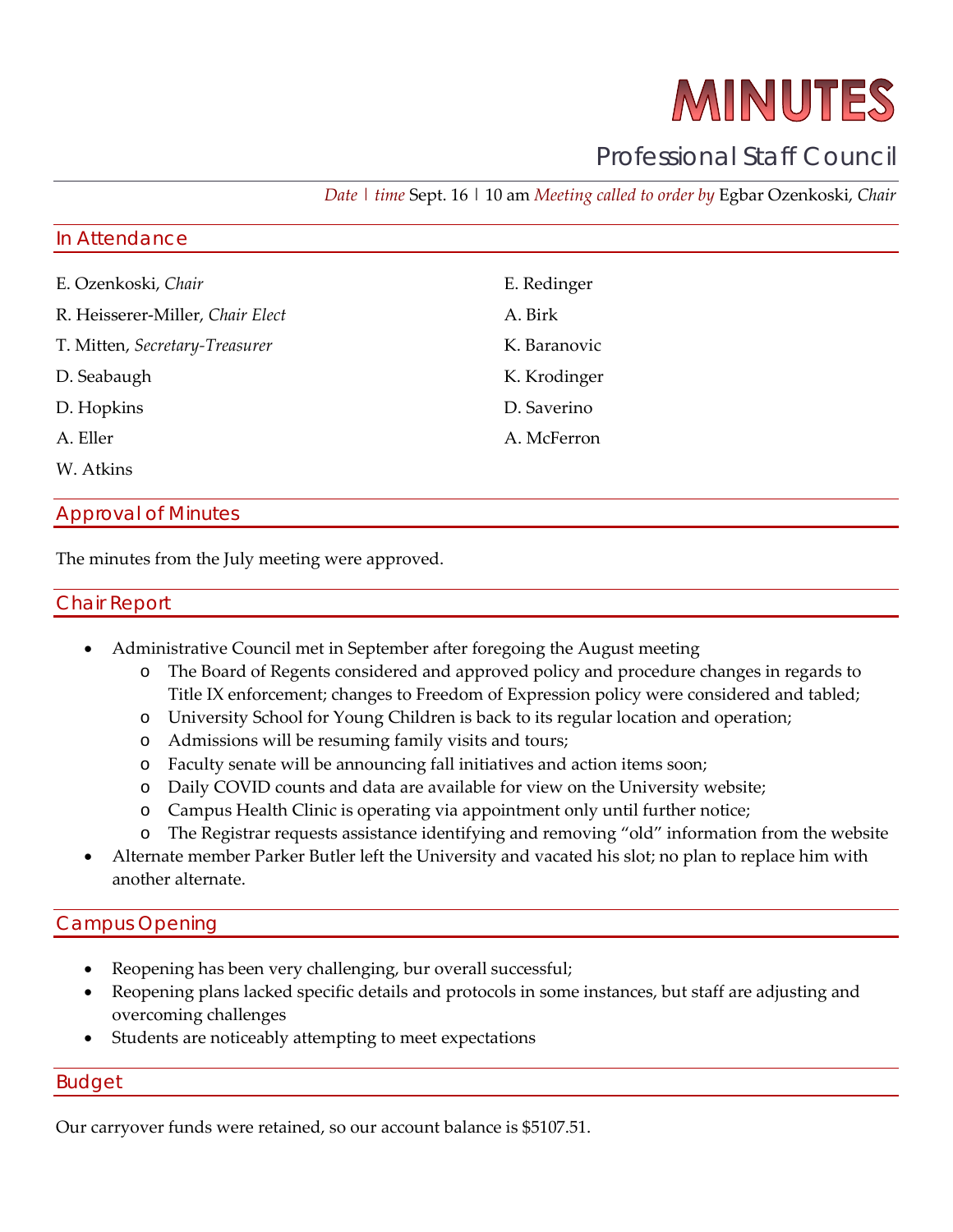# Unite Updates

- **Equity & Diversity and Dean of Students** (T. Mitten) A new division has been created, Equity, Access & Behavioral Health, with Sonia Rucker as the Vice President and Dean of Students at the head; Academic Support and TRIO have been placed under the division in addition to all offices formerly under the Dean of Students; Counseling and Disability Services has been renamed the Center for Behavior Health and Accessibility; details about new titles, reporting lines, and titles are being worked out.
- **Center for Teaching and Learning** (K. Baranovic) Name was changed to remove the "scholarship;" The Moodle to Canvas transition began at the beginning of the semester, with 1/3 of campus now using the new LMS; Canvas training sessions will commence over the next few months; Winter session will be fully on the Canvas system, with all spring 2021 classes following suit; there have been some staff losses in the Southeast Online area, especially in the advising roles; Quality Matters is being phased out as the online evaluation system since the contract has expired, and evaluations will be moved to a new Oscar-based system.
- **Information Technology** (D. Hopkins) The Banner/Oracle update is complete and fully functioning; IT is undertaking a large number of new projects campus wide; a new network security officer, Bill Green, has been hired and will begin working soon.
- **Kent Library** (R. Heisserer-Miller) Consideration is being given to opening the book stacks to student use, but no decision has been reached yet; Safety protocols for library materials are constantly changing; the library budget was reduced by 12%, leading to decreases in purchases to support individual academic units; Periodical subscriptions were reviewed and decreased for budgetary savings; Staffing is decreasing with one faculty position eliminated and possible additional faculty and staff decreases looming; A new series of video recorded lectures will be released over the course of this semester; Student Organization purchase requests are being sought.
- **Marketing** (D. Saverino) Marketing has been working exhaustively; One open position and two new hires have affected staffing and created lots of transitions; Significant increase for demand for video production campus wide due to the pandemic; A temporary videographer was hired to assist with increased demand; Creation of the new University website is underway, with virtual discovery sessions taking place between departments and the website vendor; Trainings on writing for the website are forthcoming to create ADA compliant pages with simplified language.
- **Admissions** (A. McFerron) More tour spots for families and prospective students are being opened, including Saturday appointments; Three fall "visit days" (not Show Me Days) are scheduled for October 2, 23 & 24; a new admissions counselor, Byron Brownlee, was hired, and a new technology temp will be in place shortly; Processes for handling applications under the new admissions criteria are being fine-tuned.
- **Student Recreation Center** (E. Redinger) The wellness screening program has been postponed until next semester, with the possibility of a different format and/or venue; The Student Recreation Center is open with safety provisions in place; Center is experiencing dress code issue due to current fashion trends, but patrons must be covered; Intermural sports are running (with face coverage requirements), and Southeast is one of only a few schools doing so; Fitness programs are running, but suffering from decreased participation leading to the elimination of one fitness position; E-sports participation is significantly increased, up to 370 team members across all games; E-sports arena was fitted with safety barriers; E-sports has been identified as a recruiting factor for admissions.
- **New Student Programs** (K. Krodinger) The office is working on new formats for orientation sessions coming later this semester; Parent newsletters will be sent out soon; Plans are being created for virtual